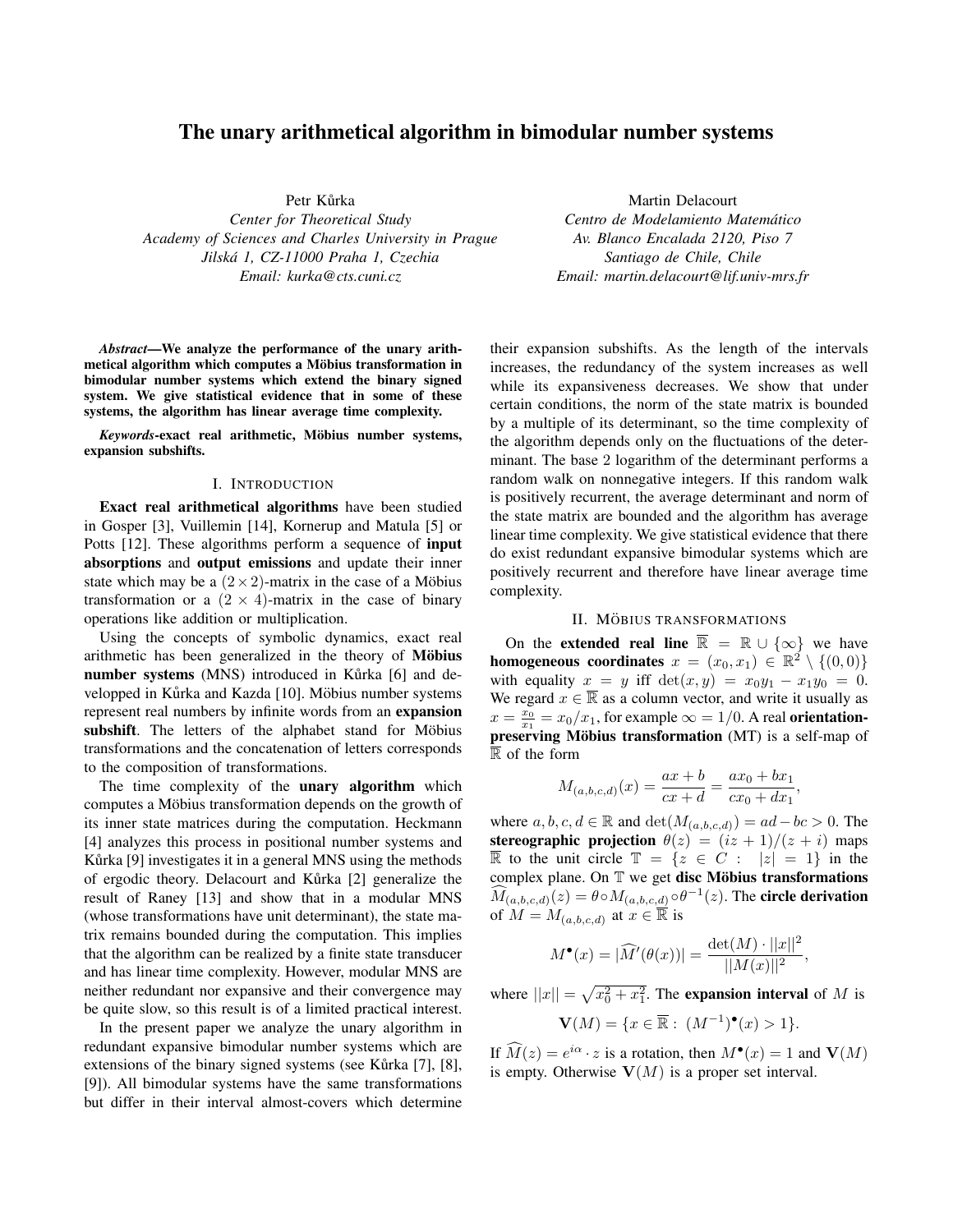# III. INTERVALS

A set interval is an open connected subset of  $\overline{\mathbb{R}}$ . A proper set interval is a nonempty set interval properly included in  $\overline{\mathbb{R}}$ . We represent set intervals by  $(2 \times 2)$ -matrices with negative determinant and write them as pairs  $I = (\frac{x_0}{x_1}, \frac{y_0}{y_1})$ of their left and right endpoints  $\mathbf{l}(I) = \frac{x_0}{x_1}$ ,  $\mathbf{r}(I) = \frac{y_0}{y_1}$ . The set of matrix intervals is therefore

$$
\mathbb{I}(\mathbb{R}) = \{ (\frac{x_0}{x_1}, \frac{y_0}{y_1}) \in \text{GL}(\mathbb{R}, 2) : x_0 y_1 - x_1 y_0 < 0 \}.
$$

Define the **size** and the **length** of an interval  $I = (x, y)$  by

$$
sz(I) = \frac{x_0 y_0 + x_1 y_1}{x_0 y_1 - x_1 y_0} = \frac{x \cdot y}{\det(x, y)},
$$
  

$$
|I| = \frac{1}{2} + \frac{1}{\pi} \arctan sz(x, y).
$$

Then  $|I| \in (0,1)$  is the length of the oriented arc from *θ*(*x*) to *θ*(*y*) (in the unit circle) divided by  $2π$ . It is an increasing function of the size  $sz(I) \in (-\infty, +\infty)$ , and for small intervals we have an approximation  $|I| \approx -\frac{1}{\pi \cdot s z(I)}$ . A matrix interval  $I = (x, y)$  defines an open set interval by  $z \in$  $I \Leftrightarrow \det(x, z) \cdot \det(z, y) > 0$ . If *I*, *J* are intervals, then  $I \subset I$ *J* iff  $I(I) \in \overline{J}$ ,  $r(I) \in \overline{J}$ , and either  $I(J) \notin \overline{I}$  or  $r(J) \notin \overline{I}$ . In this case  $sz(I) < sz(J)$ . When we transform intervals, we work with the matrix representations of MT rather than with the transformations themselves. Möbius transformations are represented by matrices (written as pairs of fractions of their columns)

$$
\mathbb{M}(\mathbb{R}) = \{ M = (\frac{a}{c}, \frac{b}{d}) \in \text{GL}(\mathbb{R}, 2) : \det(M) > 0 \}
$$

which act on vectors  $x \in \mathbb{R}^2$  by  $x \mapsto Mx$  and on intervals by  $I \mapsto MI$ . Two matrices represent the same MT if one is a nonzero multiple of the other. The composition of MT corresponds to matrix multiplication.

## IV. SUBSHIFTS

For a finite alphabet *A* denote by  $A^* := \bigcup_{m \geq 0} A^m$  the set of finite words, where  $A^0$  consists of the empty word  $\lambda$ . The length of a word  $u = u_0 \dots u_{m-1} \in A^m$  is  $|u| = m$ . Denote by  $A^N$  the Cantor space of infinite words with the metric *d*(*u*,*v*) =  $2^{-k}$ , where  $k = \min\{i \ge 0 : u_i \ne v_i\}$ . We say that  $v \in A^*$  is a subword of  $u \in A^* \cup A^{\mathbb{N}}$  and write  $v \subseteq u$ , if *v* = *u*<sub>[*i,j*)</sub> = *u<sub>i</sub>*  $\ldots$  *u<sub>j</sub>*−1 for some  $0 \le i \le j \le |u|$ . The cylinder of  $u \in A^n$  is the set  $[u] = \{v \in A^{\mathbb{N}} : v_{[0,n)} = u\}.$ The **shift map**  $\sigma : A^{\mathbb{N}} \to A^{\mathbb{N}}$  is defined by  $\sigma(u)_i = u_{i+1}$ . A subshift is a nonempty set  $\Sigma \subseteq A^{\mathbb{N}}$  which is closed and  $\sigma$ -invariant, i.e.,  $\sigma(\Sigma) \subseteq \Sigma$ . If  $D \subseteq A^*$  then  $\Sigma_D =$  ${x \in A^{\mathbb{N}} : \forall u \subseteq x, u \notin D}$  is the subshift (provided it is nonempty) with forbidden words *D*. Any subshift can be obtained in this way. A subshift is uniquely determined by its language  $\mathcal{L}(\Sigma) = \{u \in A^* : \exists x \in \Sigma, u \sqsubseteq x\}$ . Denote by  $\mathcal{L}^n(\Sigma) = \mathcal{L}(\Sigma) \cap A^n$ .

A **labelled graph** over an alphabet *A* is a structure  $G =$  $(V, E, s, t, l)$ , where *V* is the set of vertices, *E* is the set of edges,  $s, t : E \to V$  are the source and target maps, and  $\ell : E \to A$  is a labeling function. The subshift of  $\mathcal G$  consists of all labels of all paths of *G*. A subshift is sofic, if it is the subshift of a finite labelled graph. A subshift  $\Sigma$  is of finite type (SFT) of order *p*, if its forbidden words have length at most *p*, i.e., if  $\Sigma = \Sigma_D$  for some set  $D \subset A^p$  (see Lind and Marcus [11]).

# V. MÖBIUS NUMBER SYSTEMS

A **Möbius iterative system** over an alphabet  $A$  is a family of orientation-preserving Möbius transformations  $F = (F_u :$  $\overline{\mathbb{R}} \to \overline{\mathbb{R}}_{u \in A^*}$  satisfying  $F_{uv} = F_u \circ F_v$  and  $F_\lambda = \text{Id}$ . An open almost-cover is a system of open intervals  $W = \{W_a:$ *a* ∈ *A}* indexed by the alphabet *A*, such that  $\bigcup_{a \in A} \overline{W_a} = \overline{\mathbb{R}}$ . If  $W_a \cap W_b = \emptyset$  for  $a \neq b$ , then *W* is an open partition. If  $\bigcup_{a \in A} W_a = \overline{\mathbb{R}}$ , then *W* is an **open cover**. The Lebesgue size number  $L(W)$  of an open cover is the maximal number such that for every  $I \in \mathbb{I}(\mathbb{R})$  with  $sz(I) \leq L(W)$  there exists  $a \in A$  with  $I \subseteq W_a$ . If *W* is not a cover, then  $\mathbf{L}(\mathcal{W}) = -\infty$ . Denote by  $\mathcal{E}(\mathcal{W}) = \{l(W_a), r(W_a): a \in A\}$  the set of endpoints of  $W$ . A **Möbius number system** (MNS) over an alphabet *A* is a pair  $(F, W)$  where  $F : A^* \times \overline{\mathbb{R}} \to \overline{\mathbb{R}}$  is a Möbius iterative system and  $W = \{W_a : a \in A\}$  is an almost-cover such that  $W_a \subseteq V(F_a)$  for each  $a \in A$ . If *W* is a cover, we say that  $(F, W)$  is **redundant**. The **cylinder interval** of  $u \in A^{n+1}$  is

$$
W_u = W_{u_0} \cap F_{u_0} W_{u_1} \cap \dots \cap F_{u_{[0,n)}} W_{u_n}.
$$

The expansion subshift  $S_W$  is defined by

$$
\mathcal{S}_{\mathcal{W}} = \{ u \in A^{\mathbb{N}} : \ \forall k > 0, W_{u_{[0,k)}} \neq \emptyset \}.
$$

We denote by  $\mathcal{L}_W = \mathcal{L}(\mathcal{S}_W)$  the language of  $\mathcal{S}_W$  and by  $\mathcal{L}_{\mathcal{W}}^n = \mathcal{L}^n(\mathcal{S}_{\mathcal{W}}).$ 

*Theorem 1 (Kůrka and Kazda [10]):* If  $(F, W)$  is a MNS, then there exists a surjective continuous map  $\Phi : \mathcal{S}_{\mathcal{W}} \to \overline{\mathbb{R}}$  such that for each  $u \in \mathcal{S}_{\mathcal{W}}$ ,

$$
\Phi(u) = \lim_{n \to \infty} F_{u_{[0,n)}}(i), \ \{\Phi(u)\} = \bigcap_{n \ge 0} \overline{W_{u_{[0,n)}}}.
$$

Here *i* is the imaginary unit. If  $(F, W)$  is an MNS then lim<sub>*n*→∞</sub> max $\{ |W_u| : u \in L^n_W \} = 0$ . This is an immediate consequence of the uniform continuity of  $\Phi : \mathcal{S}_W \to \mathbb{R}$ . The rate of this convergence can be characterized by the expansion quotient  $\mathbf{Q} = \mathbf{Q}(F, \mathcal{W})$  defined by

$$
q_u = \min\{(F_u^{-1})^{\bullet}(x) : x \in \overline{W_u}\},
$$
  
\n
$$
Q_n(F, W) = \min\{q_u : u \in \mathcal{L}_W^n\},
$$
  
\n
$$
\mathbf{Q}(F, W) = \lim_{n \to \infty} \sqrt[n]{Q_n(F, W)}.
$$

We have  $Q_{n+m} \geq Q_n \cdot Q_m$ , so the limit **Q** exists and **Q**  $\geq \sqrt[n]{Q_n}$  for each *n*. If **Q**  $> 1$ , we say that the system is **expansive**. In this case there exists  $C > 0$  such that  $|W_u| \leq C \cdot \mathbf{Q}^{-|u|}$  for  $u \in \mathcal{L}_{\mathcal{W}}$ . We give now a characterization of MNS with sofic expansion subshifts.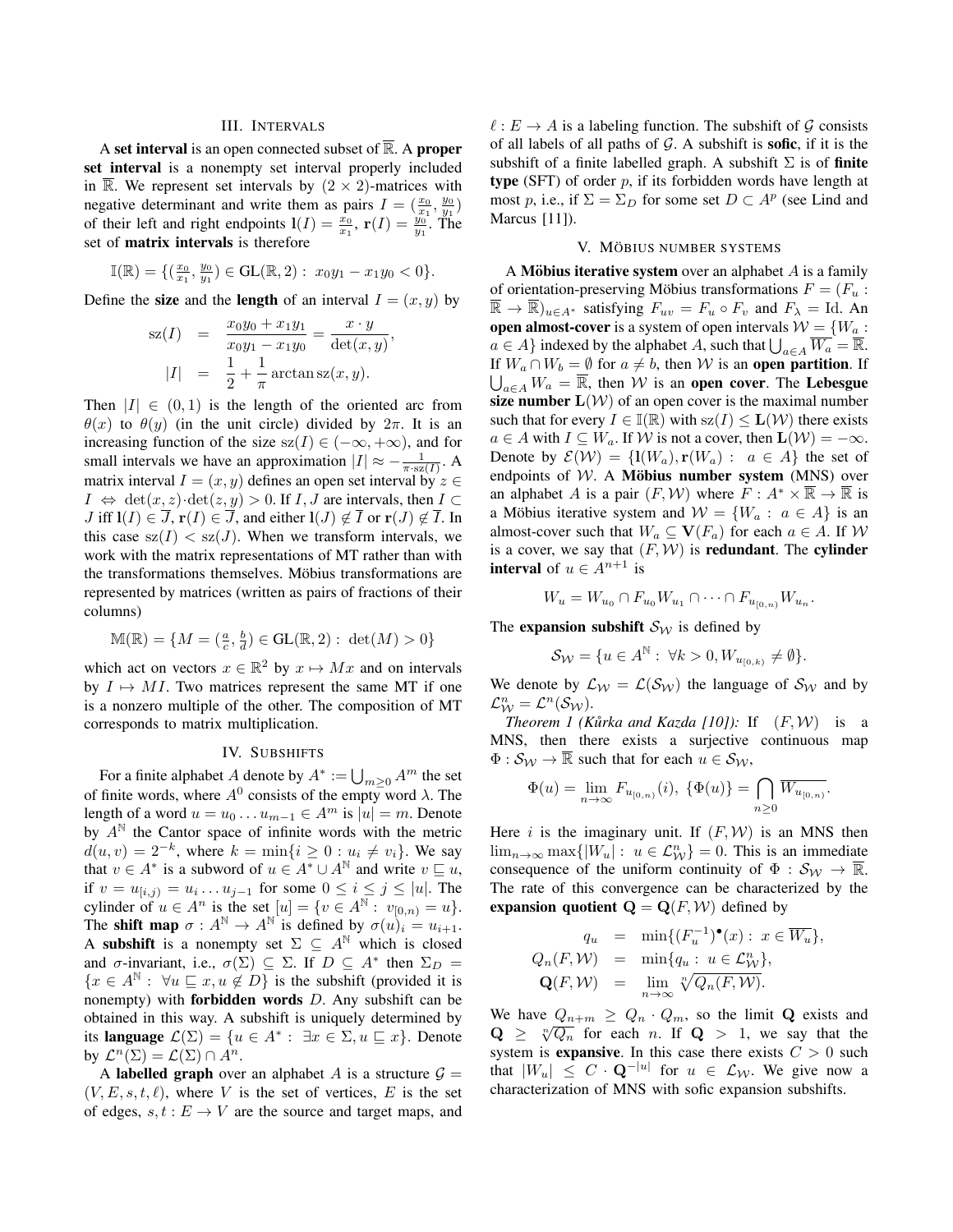*Definition 2:* Let (*F, W*) be an MNS over an alphabet *A*. An open partition  $V = \{V_p : p \in B\}$  over an alphabet *B* is an **SFT** refinement of  $W$ , if the following two conditions are satisfied

1. If  $V_p \cap W_a \neq \emptyset$ , then  $V_p \subseteq W_a$ , 2. If  $V_p \subseteq W_a$  and  $V_q \cap F_a^{-1}V_p \neq \emptyset$ , then  $V_q \subseteq F_a^{-1}V_p$ . Then we say that  $(F, W, V)$  is a **sofic Möbius number** system over  $A \times B$ . The base graph  $\mathcal{G}_{(\mathcal{W}, \mathcal{V})}$  of  $(F, \mathcal{W}, \mathcal{V})$ is an *A*-labelled graph whose vertices are letters of *B* and whose labelled edges are  $p \stackrel{a}{\rightarrow} q$  if  $F_a V_q \subseteq V_p \subseteq W_a$ . Set

$$
A_p = \{a \in A; V_p \subseteq W_a\},\newline B_{p,a} = \{q \in B; F_a V_q \subseteq V_p\},\newline E = \{(p,a) \in B \times A: a \in A_p\}.
$$

Denote by  $S_{(W,V)} \subseteq E^{\mathbb{N}}$  the SFT of order two with transitions  $(p, a) \rightarrow (q, b)$  iff  $p \stackrel{a}{\rightarrow} q$ .

*Theorem 3 (Kůrka [8], [9]):* A MNS  $(F, W)$  has a sofic expansion subshift iff there exists an SFT refinement *V* of *W*. In this case  $S_W$  is the subshift of the base graph  $G(W, V)$ and we have a factor map  $\pi$  :  $S_{(\mathcal{W}, \mathcal{V})}$   $\rightarrow$   $S_{\mathcal{W}}$  given by  $\pi(p, a) = a$ . There exists a constant  $s > 0$  such that for each  $u \in S_{\mathcal{W}}$ , the set  $\pi^{-1}(u)$  has at most *s* elements. Moreover,  $\pi^{-1}(u)$  can be computed by a finite state transducer.

#### VI. INTEGER MNS

Denote by  $Z$  the set of integers and by

$$
\overline{\mathbb{Q}} = \{x \in \mathbb{Z}^2 \setminus \{\frac{0}{0}\} : \gcd(x) = 1\}
$$

the set of (homogeneous coordinates of) rational numbers which we understand as a subset of  $\overline{\mathbb{R}}$ . Here  $gcd(x) > 0$  is the greatest common divisor of  $x_0$  and  $x_1$ . The norm of a vector  $x \in \overline{\mathbb{Q}}$  is  $||x|| = \sqrt{x_0^2 + x_1^2}$ . We have a cancellation map  $\mathbf{d} : \mathbb{Z}^2 \setminus \{\frac{0}{0}\} \to \overline{\mathbb{Q}}$  given by  $\mathbf{d}(x) = \frac{x_0 / \text{gcd}(x)}{x_1 / \text{gcd}(x)}$ . Denote by  $GL(\mathbb{Z}, 2)$  the set of  $2 \times 2$  matrices with integer entries and nonzero determinant,

$$
\mathbb{M}(\mathbb{Z}) = \{ M \in \mathbf{GL}(\mathbb{Z}, 2) : \gcd(M) = 1, \, \det(M) > 0 \},
$$
\n
$$
\mathbb{I}(\mathbb{Z}) = \{ I \in \mathbf{GL}(\mathbb{Z}, 2) : \gcd(I) = 1, \, \det(I) < 0 \}.
$$

For  $x \in \overline{Q}$  we distinguish  $M \cdot x \in \mathbb{Z}^2$  from  $Mx =$  $d(M \cdot x) \in \overline{\mathbb{Q}}$ . For  $M = (\frac{a}{c}, \frac{b}{d}) \in GL(\mathbb{Z}, 2)$  denote by  $\mathbf{d}(M) = \left( \frac{a/g}{c/g}, \frac{b/g}{d/g} \right)$ , where  $g = \text{gcd}(M)$ , so we have a cancellation map **d** :  $GL(\mathbb{Z}, 2) \rightarrow M(\mathbb{Z}) \cup \mathbb{I}(\mathbb{Z})$ . We distinguish the matrix multiplication  $M \cdot N$  from the multiplication  $MN = d(M \cdot N)$  in  $M(\mathbb{Z})$ . The pseudoinverse of *M* is  $(\frac{a}{c}, \frac{b}{d})^{-1} = (\frac{d}{-c}, \frac{-b}{a})$ . We have  $M \cdot M^{-1} =$  $\det(M)$  *·* Id, where Id is the identity matrix. The norm of  $M_{(a,b,c,d)}$  is  $||M|| = \sqrt{a^2 + b^2 + c^2 + d^2}$ . We have  $||M \cdot N|| \leq ||M|| \cdot ||N||.$ 

*Lemma 4:* If  $M, N \in M(\mathbb{Z})$ , then  $g = \text{gcd}(M \cdot N)$ divides both  $\det(M)$  and  $\det(N)$ .

*Proof:* Clearly *g* divides  $M^{-1} \cdot M \cdot N = \det(M) \cdot N$ *N*. Since  $gcd(N) = 1$ , *g* divides  $det(M)$ . For the similar reason, *g* divides  $det(N)$ .

*Lemma 5 (Delacourt and Kůrka [2]):* If  $I \in I(\mathbb{Z})$  is an interval, then

$$
\begin{array}{rcl} ||I||&\geq & \sqrt{2\cdot|\det(I)\cdot\text{sz}(I)|},\\ ||I||&\leq & 2\cdot|\det(I)|\cdot\max\{| \text{sz}(I)|,1\}. \end{array}
$$

If  $sz(I) < 0$  and  $x \in I \cap \overline{Q}$ , then

$$
||I|| \leq \sqrt{5} \cdot ||x|| \cdot |\det(I)|,
$$
  
\n
$$
|sz(I)| \leq \frac{5}{2} ||x||^2 \cdot |\det(I)|.
$$

We say that a MNS  $(F, W)$  over *A* is an **integer MNS**, if its transformations have integer entries and its intervals have rational endpoints, i.e., if  $F_a \in M(\mathbb{Z})$  and  $W_a \in \mathbb{I}(\mathbb{Z})$ for each  $a \in A$ .

# VII. THE UNARY GRAPH

We consider the unary algorithm which computes a Möbius transformation  $M \in M(\mathbb{Z})$  in an integer MNS. We assume that the input is a path  $(p, u) \in S_{(\mathcal{W}, \mathcal{V})}$  of a sofic MNS  $(F, W, V)$ . The output should be a word  $v \in S_{\mathcal{U}}$  in an MNS  $(G, U)$  which satisfies  $\Phi_G(v) = M \Phi_F(u)$ . The algorithm works with a state matrix  $X \in M(\mathbb{Z})$  which is initialized to  $X := M$  and then updated by  $X := XF_a$ on absorption of an input letter *a* or by  $X := G_c^{-1}X$  on emission of an output letter *c*.

*Definition 6:* The **unary graph** from  $(F, W, V)$  over  $A \times$ *B* to  $(G, U)$  over *C* is a labelled graph whose vertices are  $(X, p) \in M(\mathbb{Z}) \times B$ . Its labelled edges are

$$
(X,p)
$$
  $\xrightarrow{a/\lambda} (XF_a, q)$  if  $F_aV_q \subseteq V_p \subseteq W_a$ .  
\n $(X,p)$   $\xrightarrow{\lambda/c} (G_c^{-1}X,p)$  if  $XV_p \subseteq U_c$ .

The **admissible set** of  $(X, p) \in M(\mathbb{Z}) \times B$  is

$$
\mathcal{C}(X,p) = \{c \in C: XV_p \subseteq U_c\}.
$$

The label  $u/v$  of a path is the concatenation of the labels of its edges.

*Proposition 7:* If  $(X, p) \xrightarrow{u/v} (Y, q)$  is a finite path in the unary graph, then

$$
Y = G_v^{-1} X F_u, F_u V_q \subseteq V_p \cap W_u, X F_u V_q \subseteq U_v.
$$

If  $u/v \in A^{\mathbb{N}} \times C^{\mathbb{N}}$  is the label of an infinite path with source  $(M, p_0)$ , then  $u \in S_W$ ,  $v \in S_U$ , and  $M(\Phi_F(u)) = \Phi_G(v)$ .

*Proof:* Since  $U_{\lambda} = \overline{\mathbb{R}}$  and  $F_{\lambda} = \text{Id}$ , the statement holds for the absorption and emission edges. Assume by induction that the statement holds for a path with label *u/v*. If  $(X, p) \stackrel{u/v}{\longrightarrow} (Y, q) \stackrel{a/\lambda}{\longrightarrow} (Z, r)$  then  $Z = YF_a = G_v^{-1} XF_{ua}$ ,  $F_aV_r\subseteq V_q\subseteq W_a$ , so  $F_{ua}V_r\subseteq F_uV_q\subseteq V_p\cap W_u\cap F_uW_a=$  $V_p \cap W_{ua}$ , and  $XF_{ua}V_r \subseteq XF_uV_q \subseteq U_v$ , so the statement holds for  $(X, p) \stackrel{ua/v}{\longrightarrow} (Z, r)$ . If  $(X, p) \stackrel{u/v}{\longrightarrow} (Y, q) \stackrel{\lambda/c}{\longrightarrow} (Z, q)$  $\text{then } Z = G_c^{-1}Y = G_{vc}^{-1}XF_u$ . From  $G_v^{-1}XF_uV_q = YV_q$  $U_c$  we get  $XF_uV_q \subseteq G_vU_c$ , and therefore  $XF_uV_q \subseteq$  $U_v \cap G_vU_c = U_{vc}$ . Moreover,  $F_uV_q \subseteq V_p \cap W_u$ , so the statement holds for  $(X, p) \xrightarrow{u/vc} (Z, q)$ . If  $u/v \in A^{\mathbb{N}} \times C^{\mathbb{N}}$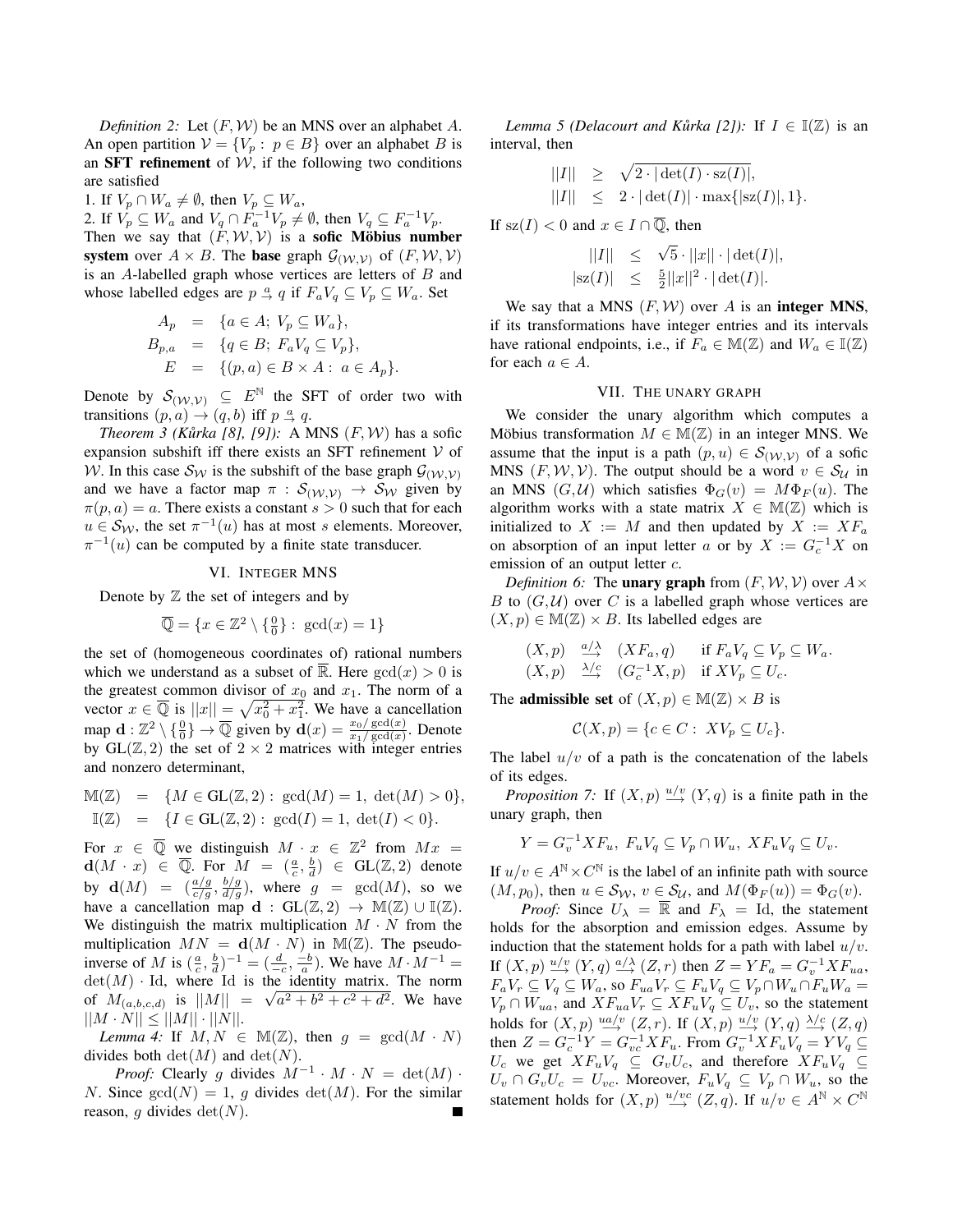is the label of an infinite path with source  $(M, p_0)$ , then for each *m* there exists *n* such that  $u_{[0,n)}/v_{[0,m)}$  is the label of a finite path and  $\emptyset \neq F_{u_{[0,n)}}V_{p_n} \subseteq W_{u_{[0,n]}},$  $\emptyset \neq MF_{u_{[0,n)}}V_{p_n} \subseteq U_{v_{[0,m)}},$  so  $u \in \mathcal{S}_{\mathcal{W}}, v \in \mathcal{S}_{\mathcal{V}}.$  The intersections

$$
\{\Phi(u)\} = \bigcap_n F_{u_{[0,n)}} \overline{V_{p_n}} \subseteq \bigcap_n \overline{W_{u_{[0,n)}}}
$$

$$
\bigcap_n M F_{u_{[0,n)}} \overline{V_{p_n}} \subseteq \bigcap_m \overline{U_{v_{[0,m)}}}
$$

are nonempty by compactness and have zero diameter, so they are singletons and  $\{M\Phi_F(u)\} = \{\Phi_G(v)\}.$ 

*Lemma 8:* Set  $\beta = \max\{1, |\text{sz}(G_c^{-1}U_c)| : c \in C\}$ . 1. If  $(X, p) \stackrel{a/\lambda}{\longrightarrow} (XF_a, q)$ , then  $sz(XF_aV_q) < sz(XV_p)$ . 2. If  $(X, p) \xrightarrow{\lambda/c} (G_c^{-1}X, p)$ , then

$$
\beta > \mathrm{sz}(G_c^{-1}XV_p) > \mathrm{sz}(XV_p) < 0,
$$
  
\n
$$
|G_c^{-1}XV_p| > |XV_p| \cdot Q_1(G, \mathcal{U}),
$$
  
\n
$$
||G_c^{-1}XV_p|| \le ||XV_p|| \cdot \sqrt{\det(G_c)}.
$$

*Proof:* The first claim follows from  $XF_aV_q \subseteq XV_p$ . If  $(X, p) \xrightarrow{\lambda/c} (G_c^{-1}X, p)$  is an emission edge, then  $XV_p \subseteq$  $U_c \subseteq \mathbf{V}(G_c)$ , so  $sz(XV_p) < sz(\mathbf{V}(G_c)) < 0$ . Since  $G_c^{-1}XV_p \subseteq G_c^{-1}U_c$ , we get  $\text{sz}(G_c^{-1}XV_p) < \beta$ . Since  $G_c^{-1}$ is an expansion on  $U_c$ , we get  $sz(XV_p) < sz(G_c^{-1}XV_p)$ . Since  $(G_c^{-1})^{\bullet}(x) > Q_1(G, \mathcal{U})$  for any  $x \in U_c$ , we have  $|G_c^{-1}XV_p|$  >  $|XV_p| \cdot Q_1(G, \mathcal{U})$ . For each  $x \in \overline{XV_p}$  we have

$$
\frac{\det(G_c) \cdot ||x||^2}{||G_c^{-1}(x)||^2} = (G_c^{-1})^{\bullet}(x) \ge 1.
$$

Applying this inequality to  $x = \mathbf{l}(X V_p)$  and to  $x = \mathbf{r}(X V_p)$ ,  $\text{we get } ||G_c^{-1}XV_p||^2 \leq ||XV_p||^2 \cdot \det(G_c).$ 

#### VIII. SELECTORS

To find a suitable path in the unary graph, we use a selector which chooses one of the emissions possible or an absorption if no emission is convenient. This latter possibility is indicated by the output  $\lambda$ .

*Definition 9:* A **selector** from  $(F, W, V)$  over  $A \times B$  to  $(G, U)$  over *C* is a function  $s : \mathbb{M}(\mathbb{Z}) \times B \to C \cup \{\lambda\}$  such that if  $s(X, p) = c \in C$  then  $X V_p \subseteq U_c$ . We say that *s* has a **threshold**  $\tau < 0$  if  $s(X, p) = \lambda \Leftrightarrow \text{sz}(XV_p) > \tau$  for all  $(X, p) \in M(\mathbb{Z}) \times B$ .

The least norm selector in Table I works for any redundant MNS  $(G, \mathcal{U})$ . It selects  $c \in \mathcal{C}(X, p)$  which gives the smallest norm of  $G_c^{-1}X$ , provided the size of  $XV_p$  does not exceed a given parameter  $\tau$ . If  $\mathcal{U}$  is a cover and  $\tau \leq L(\mathcal{U})$ , then  $\tau$  is the threshold of the selector. If  $\mathcal U$  is not a cover, then a selector with a threshold need not exist.

A selector defines a deterministic unary algorithm (see Table II), whose input is a matrix  $M \in M(\mathbb{Z})$  and a finite or infinite path  $(p, u) \in S_{(\mathcal{W}, \mathcal{V})} \cup \mathcal{L}_{(\mathcal{W}, \mathcal{V})}$ . The output is a finite or infinite word  $v \in C^{\mathbb{N}} \cup C^*$ . The algorithm computes a path in the unary graph with source vertex  $(M, p_0)$  and threshold parameter:  $\tau < L(\mathcal{U})$ ; input:  $X \in M(\mathbb{Z})$ ,  $p \in B$ ; output:  $s \in C \cup \{\lambda\}$ ; begin if  $sz(XV_p) > \tau$  then begin  $s := \lambda$ ; exit; end  $r := ||X|| \cdot \max{||G_c||} : c \in C$ ; for  $c \in \mathcal{C}(X, p)$  do  $\inf ||G_c^{-1}X|| \leq r$  then begin *s* := *c*; *r* :=  $||G_c^{-1}X||$ ; end; end;

#### Table I

THE LEAST NORM SELECTOR FROM  $(F, W, V)$  TO  $(G, U)$ .

input:  $M \in M(\mathbb{Z}), (p, u) \in \mathcal{S}_{(\mathcal{W}, \mathcal{V})} \cup \mathcal{L}_{(\mathcal{W}, \mathcal{V})}$ ; output:  $v \in S$ <sup>*U*</sup> ∪  $\mathcal{L}$ *U* ; variables  $X \in M(\mathbb{Z})$  (state),  $n, m \in \mathbb{N}$  (input and output pointers); begin  $X := M$ ;  $n := 0$ ;  $m := 0$ ; while  $n < |p|$  repeat if  $s(X, p_n) = \lambda$  then begin  $X := \overline{XF}_{u_n}$ ;  $n := n + 1$ ; end; else begin  $v_m := s(X, p_n); X := G_{v_m}^{-1}X; m := m + 1;$  end; end; end;



THE UNARY ALGORITHM WITH A SELECTOR *s*.

label  $u/v$ . The algorithm works properly, if on infinite input  $(p, u)$  it gives an infinite output  $v \in S_{\mathcal{U}}$ , which satisfies  $\Phi_G(v) = M \Phi_F(u)$ . To show that the algorithm works, we need the following Lemma whose proof is trivial.

*Lemma 10:* Let *M* be an MT, which is not a rotation, so  $V(M) \neq \emptyset$ . Then for each  $\delta > 0$  there exists  $C > 1$  such that if  $I \subseteq V(M)$  and  $|I| > \delta$ , then  $|M^{-1}I| \geq C \cdot |I|$ .

*Theorem 11:* If *s* is a selector with a threshold, then the unary algorithm computes for each  $M \in M(\mathbb{Z})$  a continuous mapping  $\Theta_M$  :  $\mathcal{S}_{(\mathcal{W}, \mathcal{V})}$   $\to$   $\mathcal{S}_{\mathcal{U}}$  such that  $\Phi_G \Theta_M(p, u)$  =  $M\Phi_F(u)$  for each path  $(p, u) \in S_{(\mathcal{W}, \mathcal{V})}$ .

*Proof:* We show that each infinite path computed by the algorithm contains an infinite number of both absorptions and emissions. Assume by contradiction that  $(X_i, p_i)$  is an infinite path which consists of absorptions, so its label is  $u/\lambda$  with  $u \in S_W$ . Since  $F_{u_{[0,n)}}V_{p_n} \subseteq W_{u_{[0,n)}}$  and  $\lim_{n\to\infty} |W_{u_{[0,n)}}| = 0$ , we get  $\lim_{n\to\infty} |X_0 F_{u_{[0,n)}} V_{p_n}| = 0$  by the continuity of  $X_0$ , and therefore  $\lim_{n\to\infty} sZ(X_0F_{u_{[0,n)}}V_{p_n}) = -\infty$ . Thus  $\langle \text{sz}(X_0F_{u_{[0,n)}}V_{p_n}) \leq \tau$  for some *n*, which is a contradiction. Assume now that there exists an infinite path consisting only of emissions. Then by Lemma 10 the intervals  $X_iV_{p_i}$ grow until they exceed the length of any  $U_c$ , and this is a contradiction. The rest of the proof follows from Proposition 7.

If the entries of the state matrix *X* are expressed in the positional binary system, then the length of this representation (the bit length of *X*) is of the order  $log_2 ||X||$ . A multiplication of *X* with a matrix  $F_a$  requires  $\log_2 ||X|| \cdot \log_2 ||F_a||$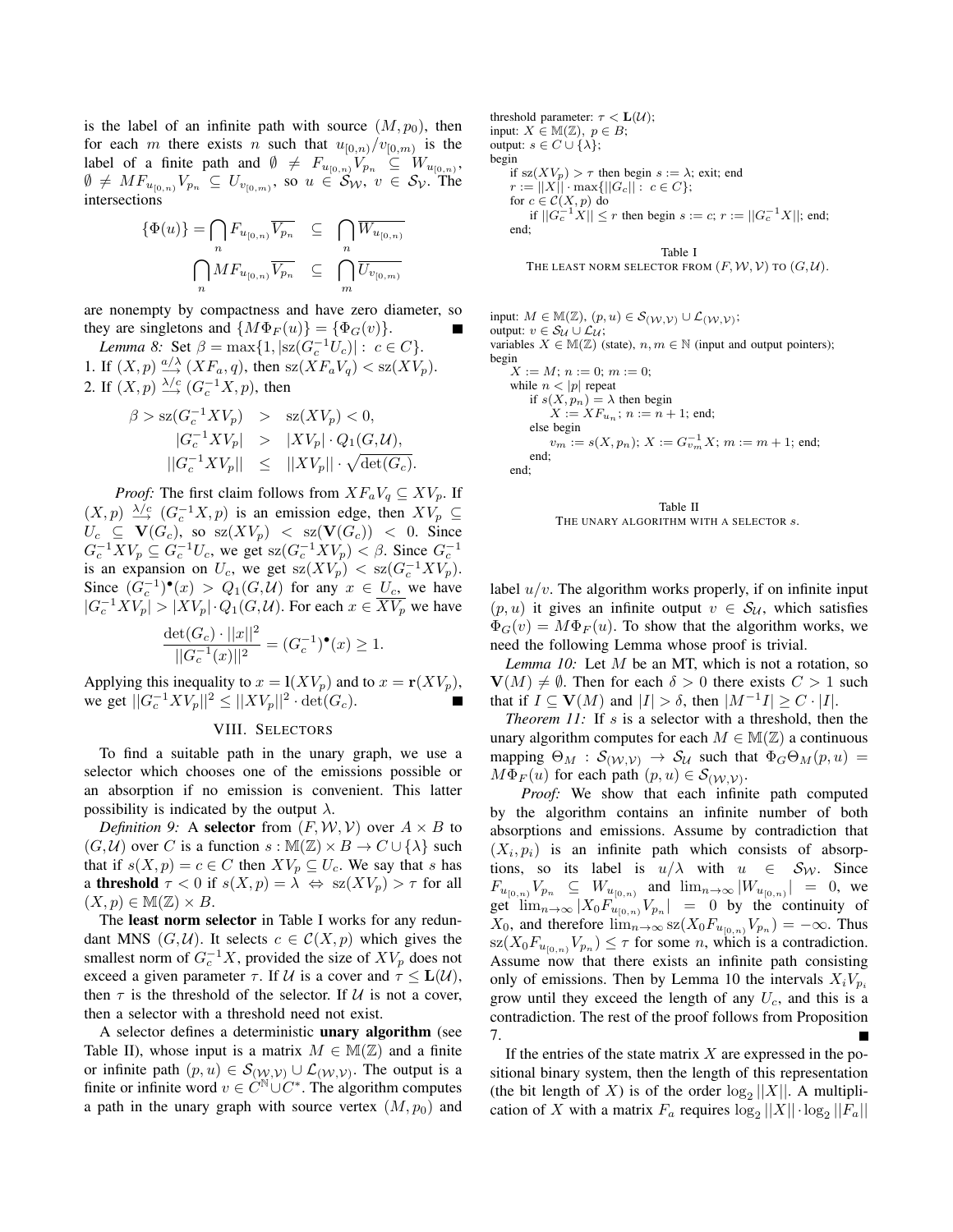elementary operations on their binary representations. The  $\text{comparison } I \subseteq U_c$  requires  $\log_2 ||I|| \cdot \log_2 ||U_c||$  elementary operations. Thus there exists a constant  $C > 0$  such that each step of the algorithm requires at most  $C \cdot \log_2 ||X||$ elementary operations. If  $(X_i, p_i)$  are vertices of a path computed by the unary algorithm, then the average time of the computation per step is of the order  $\frac{C}{n} \sum_{i=0}^{n-1} \log_2 ||X_i||$ . Using the methods of ergodic theory, Kůrka [9] shows that  $\log_2 ||X_n||$  is of the order  $n \log_2 T$ , where  $T \ge 1$  is a statistically defined transaction quotient. Delacourt and Kurka show that for modular systems, the norm of the state matrix is bounded. This means that the unary algorithm can be performed by a finite state transducer and has linear time complexity.

# IX. MODULAR SYSTEMS

A transformation  $M \in M(\mathbb{Z})$  is **modular**, if  $det(M) = 1$ . A MNS is modular, if all its transformations are modular.

*Theorem 12:* A modular MNS is neither redundant nor expansive.

*Proof:* Let  $F_p(x) = (ax + b)/(cx + d)$  be a transformation of a modular MNS  $(F, W)$ . Then  $(F_p^{-1})^{\bullet}(0) =$  $\frac{1}{a^2+b^2}$  ≤ 1 and  $(F_p^{-1})^{\bullet}(\infty) = \frac{1}{c^2+d^2}$  ≤ 1, so neither 0 nor  $\infty$  belongs to  $\mathbf{V}(F_p)$ . Since  $W_p \subseteq \mathbf{V}(F_p)$ , *W* cannot be a cover. Since *W* is an almost-cover, there exists  $p \in A$  with 0 ∈  $\overline{W_p}$ . Then  $F_p^{-1}(0) = \frac{-b}{a}$ ,  $(F_p^{-1})^{\bullet}(0) = \frac{1}{a^2 + b^2} = 1$ , so  $F_p^{-1}(0) \in \{0, \infty\}$ . For the same reason  $F_q^{-1}(\infty) \in \{0, \infty\}$ if  $\infty$  ∈  $\overline{W_q}$ . Thus for each  $u \in \mathcal{L}_\mathcal{W}$  with  $0 \in \overline{W_u}$  we have  $(F_u^{-1})^{\bullet}(0) = 1$  and therefore  $\mathbf{Q}(F, \mathcal{W}) = 1$ .

Although modular systems are not redundant and do not have selectors with thresholds, the unary algorithm works for them. In fact the unary algorithm can work with a local threshold, whose value depends on the input matrix *M*.

*Theorem 13:* Let  $(F, W, V)$  and  $(G, U)$  be modular systems. For each  $M \in M(\mathbb{Z})$  there exists a threshold  $\tau_M < 0$ such that the unary algorithm with threshold  $\tau_M$  computes a continuous mapping  $\Theta_M$  :  $\mathcal{S}_{(\mathcal{W}, \mathcal{V})}$   $\rightarrow$   $\mathcal{S}_{\mathcal{U}}$  such that  $\Phi_G \Theta_M(p, u) = M \Phi_F(u)$ . Moreover, there exists a constant  $C_M > 0$ , such that for each computed path with vertices  $(X_i, p_i)$  there exists  $k > 0$  such that  $||X_i|| < C_M \cdot det(M)$ for all  $i > k$ .

*Proof:* Set  $\gamma = \max\{||V_p^{-1}F_aV_q||: p \stackrel{a}{\rightarrow} q\}$ ,  $\nu =$  $\max\{|V_p||: p \in B\}, \delta = \max\{|det(V_p)|: p \in B\}, \tau_M =$ *−* max{ $\frac{5}{2}$ ||*x*||<sup>2</sup> : *x* ∈ *E*(*U*)}*δ* det(*M*), *C<sub>M</sub>* = 2*γνδ*|*τ*<sub>*M*</sub>|. If  $X_i V_{p_i} \cap \mathcal{E}(\mathcal{U}) \neq \emptyset$ , then  $|sz(X_i V_{p_i})| < |\tau_M|$  by Lemma 5. Thus if  $\text{sz}(X_iV_{p_i}) \leq \tau_M$ , then  $|\text{sz}(X_iV_{p_i})| \geq |\tau_M|$ and  $C(X, p) \neq \emptyset$ . By Proposition 11 the unary algorithm computes a continuous function  $\Theta_M : \mathcal{S}_{(\mathcal{W}, \mathcal{V})} \to \mathcal{S}_{\mathcal{U}}$ . Let *k* be an absorption step. Then  $\text{sz}(X_k V_{p_k}) > \tau_M$ , so by Lemma  $|X_k V_{p_k}|| \leq 2|\tau_M| \cdot |\det(X_k V_{p_k})| \leq \frac{C_M}{\nu} \det(M).$ Moreover,

$$
||X_{k+1}V_{p_{k+1}}|| \leq ||X_kV_{p_k}|| \cdot ||V_{p_k}^{-1}F_{u_k}V_{p_{k+1}}||
$$
  
 
$$
\leq 2|\tau_M| \cdot \det(X) \cdot \delta \gamma = \frac{C_M}{\nu} \det(M).
$$

By Lemma 8,  $||X_{k+i}V_{p_{k+i}}|| < \frac{C_M}{\nu} \det(M)$  for all subsequent emissions, so if *k* is the first absorption, then  $||X_i|| < C_M \cdot \det(M)$  for all  $i \geq k$ .

## X. MARKOV CHAINS

To analyze the fluctuations of  $\det(X_i)$  during the computation of a nonmodular system, we consider Markov chains with countable state spaces *S*. A state  $j \in S$  is **accessible** from  $i \in S$  ( $i \rightarrow j$ ), if the transition probability  $R^t(i, j)$ from *i* to *j* in some time  $t > 0$  is positive. States  $i, j$ communicate  $(i \leftrightarrow j)$ , if  $i \rightarrow j$  and  $j \rightarrow i$ . A state *i* is **recurrent** if  $j \rightarrow i$  whenever  $i \rightarrow j$ , otherwise it is called transient. The communication relation is an equivalence on the set of recurrent states and its equivalence classes are called communication classes. A recurrent state  $i \in S$  is **positively recurrent** if the process returns to *i* infinitely often almost surely. Otherwise it is null recurrent. Positive recurrence is a property of whole communication classes. On each positively recurrent communication class there exists an invariant stationary distribution *P* with  $\sum_{i \in S} P(i) \cdot R(i, j) = P(j)$  (see e.g., Kai Lai Chung [1]).

## Figure 1. A random walk on  $\mathbb N$  with parameter  $0 < p < 1$ .

As an example consider a random walk on N with increase probability *p* and decrease probabability  $1 - p$  (see Fig. 1). The chain is positively recurrent iff  $p < \frac{1}{2}$ . In this case the stationary distribution is

$$
P = \frac{1-2p}{2-2p}(1, \frac{1}{1-p}, \frac{p}{(1-p)^2}, \frac{p^2}{(1-p)^3}, \ldots)
$$

with mean  $\sum_{i=1}^{\infty} iP(i) = \frac{1}{2(1-2p)}$ . If  $Z_n \in \mathbb{N}$  is a sample path of the chain (a sequence of random variables), then for the mean of the first *n* elements we have

$$
\lim_{n \to \infty} \mu_n = \lim_{n \to \infty} \frac{1}{n} \sum_{i=0}^{n-1} Z_i = \frac{1}{2(1 - 2p)}
$$

almost surely. If  $p > \frac{1}{2}$  then the chain can be approximated by the sum of independent random variables which take values 1 and  $-1$  with probabilities *p* and  $1 - p$ . The expectation of this random variable is  $2p - 1$ , so

$$
\lim_{n \to \infty} \frac{Z_n}{n} = 2p - 1
$$

almost surely. The statistics  $Z_n$  and  $\mu_n$  thus indicate whether the random walk is positively recurrent and give an estimate of the parameter *p*:

$$
p = \begin{cases} \frac{1}{2} - \lim_{n \to \infty} \frac{1}{4\mu_n} & \text{if } \frac{Z_n}{n} \to 0, \quad \mu_n < \infty \\ \frac{1}{2} + \lim_{n \to \infty} \frac{Z_n}{2n} & \text{if } \frac{Z_n}{n} > 0, \quad \mu_n \to \infty \end{cases} \tag{1}
$$

Consider the unary algorithm with a selector *s* from a sofic system  $(F, W, V)$  over  $A \times B$  to a redundant system  $(F, U)$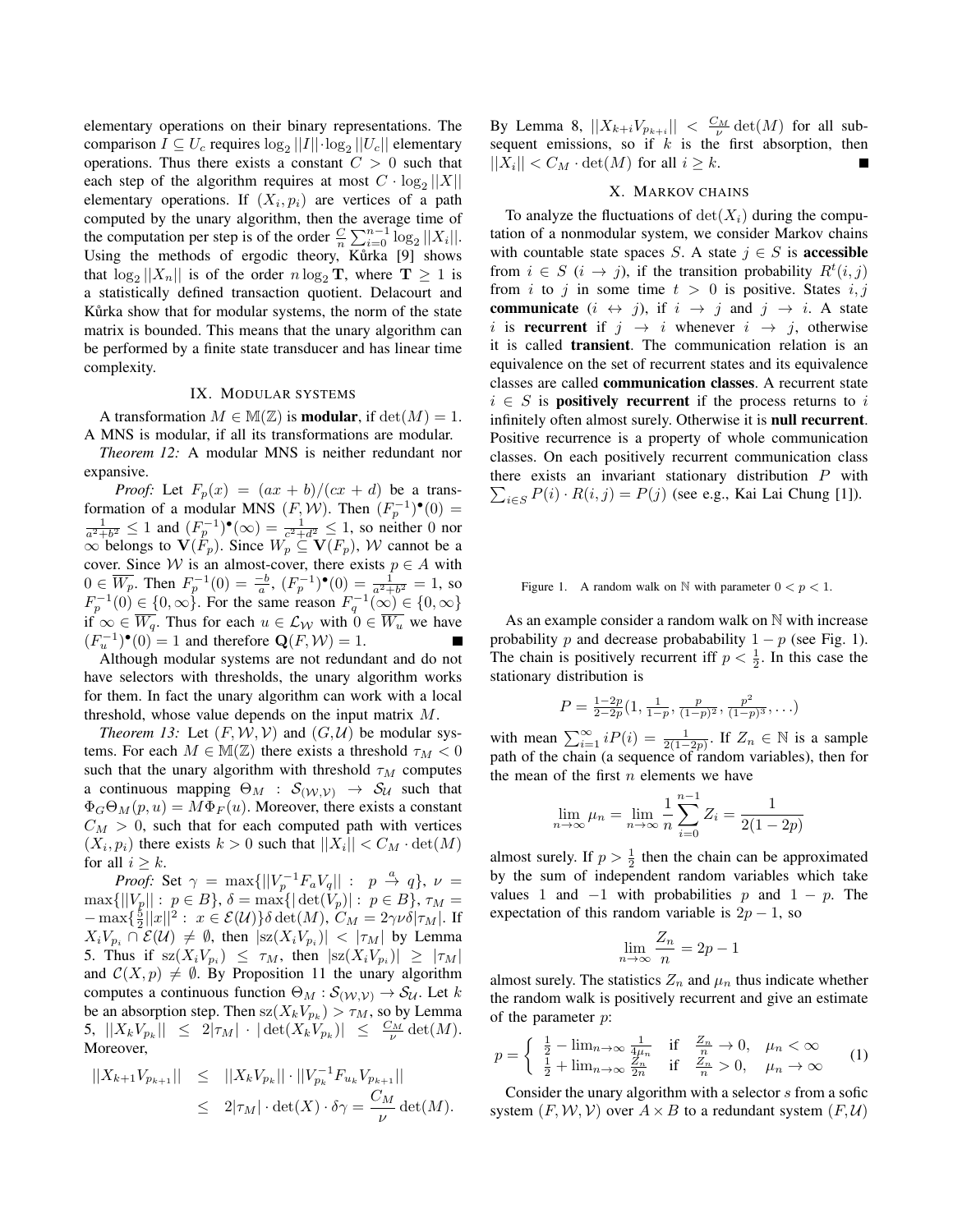| $\boldsymbol{a}$ | $F_a$                                        |                                                                                                                                                                                              |                                           |                                                                                       |
|------------------|----------------------------------------------|----------------------------------------------------------------------------------------------------------------------------------------------------------------------------------------------|-------------------------------------------|---------------------------------------------------------------------------------------|
| $\boldsymbol{0}$ | $\frac{0}{2}$<br>$\frac{1}{1}$ , .           | $\left(\frac{-a_0}{a_1}, \frac{b_0}{b_1}\right)$<br>$\frac{-b_0+b_1}{a_0+a_1}$<br>$\frac{a_0}{a_1},$                                                                                         | $\left(\frac{0}{1},\frac{1}{2}\right)$    | $\left(\frac{-1}{3},\frac{1}{1}\right)$                                               |
| 1                | $\frac{1}{2}$<br>$\left[\frac{1}{0},\right]$ | $b_0 + b_1$<br>$-a_0+a_1$                                                                                                                                                                    | $(\frac{1}{3}, \frac{1}{1})$              | $(\frac{0}{1}, \frac{2}{1})$                                                          |
| 2                | $[\frac{2}{1}, \frac{0}{1}]$                 | $-a_0 + a_1$ $b_0 + b_1$<br>$, -b_0 + b_1$                                                                                                                                                   | $(\frac{1}{1}, \frac{3}{1})$              | $(\frac{1}{2},\frac{1}{0})$                                                           |
| 3                | $[\frac{2}{0}, \frac{1}{1}]$                 | $\frac{a_0 + a_1}{a_0 + a_1}, \frac{-b_0 + b_0}{-a_0}$ $\frac{b_1}{b_0}, \frac{a_1}{-a_0}$ $\frac{a_1}{a_0}, \frac{b_1}{-b_0}$ $\frac{b_0 + b_1}{-a_0 + b_1}, \frac{-a_0 + b_1}{-a_0 + b_1}$ | $(\frac{2}{1}, \frac{1}{0})$              | $(\frac{1}{1}, \frac{3}{-1})$                                                         |
| 4                | $[\frac{2}{0},\frac{-1}{1}]$                 |                                                                                                                                                                                              | $\left(\frac{-1}{0}, \frac{-2}{1}\right)$ | $(\frac{3}{1}, \frac{1}{-1})$                                                         |
| 5                | $\left[\frac{2}{-1},\frac{0}{1}\right]$      | $-a_0 + a_1$<br>$\frac{-a_0 - a_1}{\cdots}$<br>$b_0 - b_1$                                                                                                                                   | $(\frac{-3}{1}, \frac{-1}{1})$            |                                                                                       |
| 6                | $[\frac{1}{0}, \frac{-1}{2}]$                | $-b_0+b_1$<br>$a_0 + a_1$                                                                                                                                                                    | $(\frac{-1}{1}, \frac{-1}{3})$            | $\left(\frac{-1}{0}, \frac{-1}{2}\right)$<br>$\left(\frac{-2}{1}, \frac{0}{1}\right)$ |
| 7                | $[\frac{1}{-1}, \frac{0}{2}]$                | $\frac{a_0 - a_1}{\left(\frac{-b_0}{b_1}, \frac{a_0}{a_1}\right)}$                                                                                                                           | $(\frac{-1}{2}, \frac{0}{1})$             | $(\frac{-1}{1}, \frac{1}{3})$                                                         |

Figure 2. The Bimodular system: transformations, intervals parametrized *√* by  $0 \le a \le \frac{1}{3}$ ,  $\sqrt{2} - 1 < b \le 1$ , rational expansion intervals and the expansion intervals.

over *C*. If we assume that the input  $(p, u)$  is generated by a Markov measure on  $S_{(\mathcal{W}, \mathcal{V})}$ , we obtain a Markov chain with the state space  $S = M(\mathbb{Z}) \times B$ . From a vertex  $(X, p)$ there leads either a unique emission edge determined by the selector or several absorption edges determined by the base graph  $\mathcal{G}(\mathcal{W}, \mathcal{V})$ . We assume that at absorptions, the letters *a*  $\in$  $A_p$  are chosen with uniform probabilities and the vertices *q* ∈ *B*<sub>*p*,*a*</sub> are chosen with probabilities proportional to the lengths of the intervals  $V_a$ .

*Definition 14:* The **unary Markov chain** from  $(F, W, V)$ to  $(G, U)$  with selector *s* has vertices (states)  $(X, p) \in$  $M(\mathbb{Z}) \times B$  and transition probabilities

$$
R(X, p, G_c^{-1}X, p) = 1, \text{ if } s(X, p) = c \in C, R(X, p, XF_a, q) = \frac{|V_q|}{\#A_p \cdot |F_a^{-1}V_p|}, \text{ if } s(X, p) = \lambda, a \in A_p, q \in B_{p,a}.
$$

#### XI. BIMODULAR SYSTEMS

The bimodular iterative system introduced in Kůrka [6] consists of the only eight transformations with determiconsists of the only eight transformations with determinant 2, norm  $\sqrt{6}$  and trace 3. Its alphabet is  $A =$ *{*0*,* 1*,* 2*,* 3*,* 4*,* 5*,* 6*,* 7*}*, the transformations are given in Fig. 2 and their graphs in Fig. 3. The transformations are mutually conjugated. Denote by  $R(x) = \frac{x+1}{-x+1}$  the rotation by  $\pi/2$ . We have  $F_{a+2}(x) = RF_aR^{-1}(x)$  (the addition is modulo 8), and  $F_{7-a}(x) = -F_a(-x)$ . Thus the system has many symmetries and all its circle derivations have the same shape (see Fig. 3). We consider almost-covers which respect these symmetries, so we set  $W_{2a} = R^a W_0$ ,  $W_{2a+1} = -W_{6-2a}$ , where  $-\left(\frac{x_0}{x_1}, \frac{y_0}{y_1}\right) = \left(\frac{-y_0}{y_1}, \frac{-x_0}{x_1}\right)$ . Thus the almost-cover is determined by  $W_0 = (-a, b)$  with two rational parameters  $0 \le a \le \frac{1}{3}$ ,  $\sqrt{2} - 1 < b \le 1$ . If  $a > 0$ , then *W* is a cover. If  $a < \frac{1}{3}$  and  $b < 1$ , then  $(F, W)$  is expansive. For  $a = \frac{1}{3}$ ,  $b = 1$  we get the **maximal cover** with  $W_a = \mathbf{V}(F_a)$  which we denote by  $\mathbf{V}(F)$ . For  $a = 0$ ,  $b = \frac{1}{2}$  we get the **rational expansion almost-cover R**(*F*) with

$$
W_a = \mathbf{R}(F_a) = \{x \in \overline{\mathbb{R}} : (F_a^{-1})^{\bullet}(x) > \det(F_a)\}.
$$

Figure 3. The Bimodular systems: graphs of  $F_a^{-1}$  in  $V(F_a)$  (top), graphs of  $(F_a^{-1})^{\bullet}$  (middle) and almost-covers  $\mathbf{R}(F)$ ,  $\mathbf{V}(F)$  (bottom).

This almost-cover plays a role in the expansion of rational numbers; see Kůrka [7]. Both systems  $(F, V(F))$  and  $(F, \mathbf{R}(F))$  are sofic with the same SFT refinement with endpoints  $0, \frac{1}{3}, \frac{1}{2}, 1, 2, 3, \infty, -3, -2, -1, -\frac{1}{2}, -\frac{1}{3}.$ 

## XII. THE LEAST NORM SELECTOR

Consider the unary algorithm with the least norm selector from the maximal bimodular system  $(F, V(F))$  to a redundant bimodular system  $(F, U)$  such that  $\mathbf{R}(F_c) \subseteq U_c$  for each  $c \in A$ . We are going to show that there exists a constant *C* such that  $||X_i|| < C \cdot det(X_i)$  for all sufficiently large *i*. We assume that the unary algorithm works with a threshold  $\tau < \min\{-7, \mathbf{L}(\mathcal{U})\}$  (note that  $-7 = \text{sz}(\frac{1}{3}, \frac{1}{2})$ ).

*Lemma 15:* If *Y* is an interval with  $sz(Y) \leq -7$ , then there exists  $c \in A$  such that  $(F_c^{-1})^{\bullet}(y) > 2 - 13|Y|$  for each  $y \in Y$ .

*Proof:* For  $x > 0$  and  $F_7^{-1}(x) = 2x/(x+1)$  we have  $(F_7^{-1})^{\bullet}(x) = \frac{2(x^2+1)}{5x^2+2x+1} > 2-4x$ . For *I* = (0*, x*) ⊆ (0*,* ∞) we have  $\text{sz}(I) = -1/x$ , and if  $0 < x < \frac{1}{4}$ , then  $4x/13 <$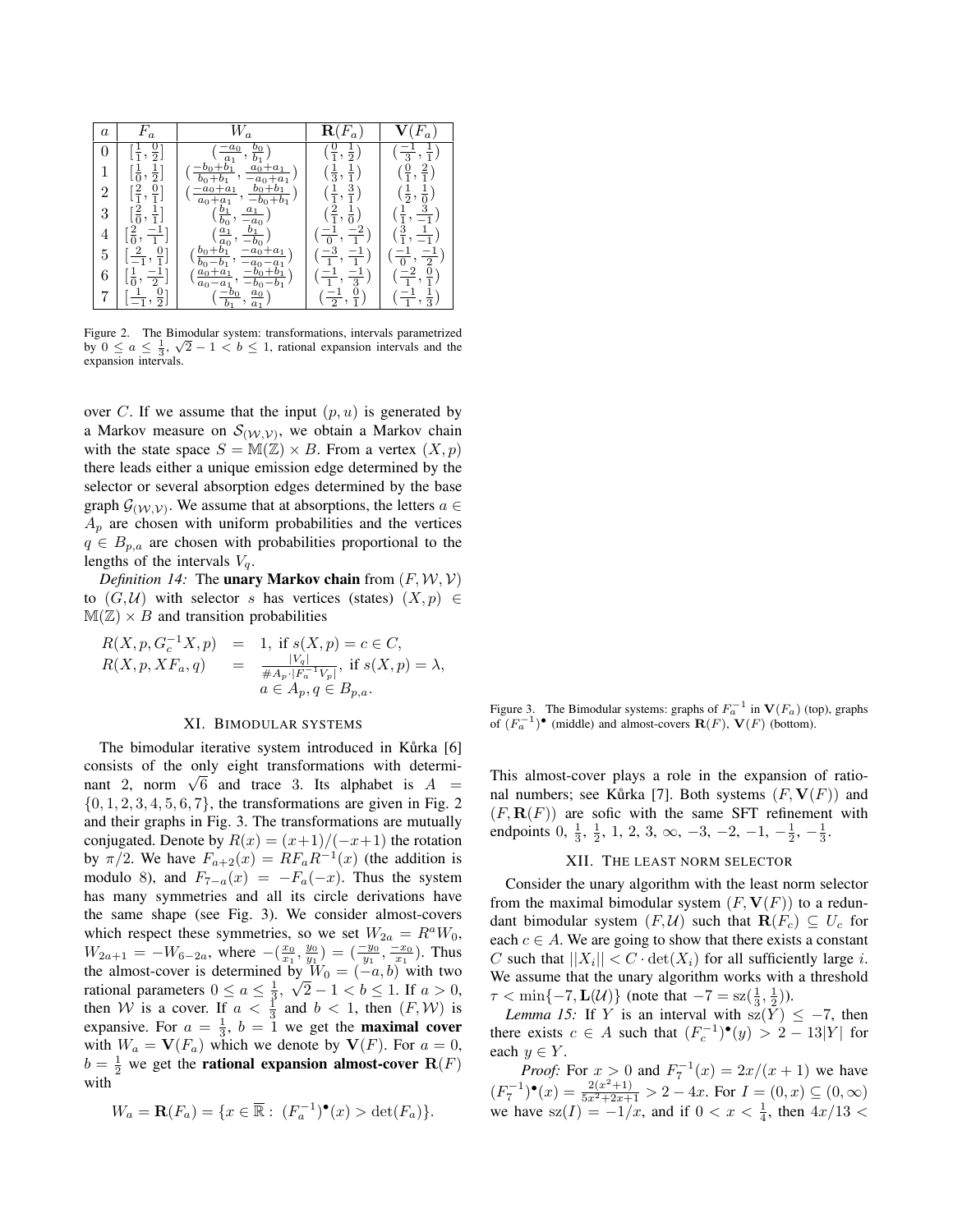*|I| < x/π*. For any interval *Y* with sz(*Y* ) *≤ −*7 we get: If 0*, y* ∈ *Y* then  $(F_c^{-1})^{\bullet}(y) > 2 - 13|Y|$  for  $c \in \{7, 0\}$ . If 1, *y* ∈ *Y* then  $(F_c^{-1})^{\bullet}(y) > 2 - 13|Y|$  for  $c \in \{1, 2\}$ . If *y* ∈ *Y* ⊆ (0,1) then  $(F_c^{-1})^{\bullet}(y) > 2$  for either *c* = 0 or *c* = 1. This follows from the fact that  $(F_0^{-1})^{\bullet}(x) > 2$ for  $x \in (0, \frac{1}{2})$  and  $(F_1^{-1})^{\bullet}(x) > 2$  for  $x \in (\frac{1}{3}, 1)$ . Similar arguments can be used in other quadrants.

*Lemma 16:* If  $sz(Y) < min{-7, L(U)}$ , then there exists *c* ∈ *A* such that  $Y \subseteq U_c$ ,  $|F_c^{-1}Y| \ge |Y|(2-13|Y|)$ ,

$$
\frac{||F_c^{-1}Y||}{|\det(F_c^{-1}Y)|} \le \frac{||Y||}{|\det(Y)| \cdot \sqrt{1 - \frac{13}{2}|Y|}}.
$$

*Proof:* By Lemma 15 there exists  $c \in A$  such that  $Y \subseteq$ *U*<sub>*c*</sub> and for each *y* ∈  $\overline{Y}$  we have  $2||y||^2/||F_c^{-1} \cdot y||^2 =$  $(F_c^{-1})$ <sup>•</sup> $(y)$  ≥ 2 − 13|*Y*|. Applying this inequality to **l**(*Y*) and **r**(*Y*) we get  $||Y|| \ge ||F_c^{-1} \cdot Y|| \cdot \sqrt{1 - \frac{13}{2}|Y|}$ . Moreover,  $|F_c^{-1} \cdot Y|$  ≥  $|Y| \cdot (2-13|Y|)$ . For  $Z = F_c^{-1}Y$  we have either  $||Z||/|\det(Z)| = ||F_a^{-1} \cdot Y||/2|\det(Y)|$  if  $Z = F_c^{-1} \cdot Y$ , or  $||Z||/|\det(Z)| = ||F_a^{-1} \cdot Y||/|\det(Y)|$  if  $Z = \frac{1}{2}F_c^{-1} \cdot Y$ . In both cases we get the result.

*Lemma 17:* Let  $(X_0, p_0) \xrightarrow{\lambda/v_0} \cdots \xrightarrow{\lambda/v_{k-1}} (X_k, p_k)$  be a sequence of emission steps. Then for each  $j \leq k$  we have

$$
\frac{||X_j V_{p_j}||}{|\det(X_j V_{p_j})|} \leq 2 \cdot \frac{||X_0 V_{p_0}||}{|\det(X_0 V_{p_0})|}.
$$

*Proof:* Set  $Y_i = X_i V_{p_i}$ . By Lemma 16 we have  $|Y_{i+1}| \ge |Y_i|(2-13|Y_i|)$ . Solving this quadratic inequality we get  $|Y_i| < h(|Y_{i+1}|)$ , where  $h(x) = (1 - \sqrt{1 - 13x})/13$ . Since sz $(Y_{j-1})$  < −7, we get  $|Y_{j-1}|$  <  $\varepsilon$  = 0.05, and

$$
\frac{||Y_j||}{|\det(Y_j)|} \leq \frac{||Y_0||}{|\det(Y_0)|} \cdot \prod_{i=0}^{j-1} \frac{1}{\sqrt{1 - \frac{13}{2}|Y_i|}}\n\leq \frac{||Y_0||}{|\det(Y_0)|} \cdot \prod_{i=0}^{\infty} \frac{1}{\sqrt{1 - h^i(\varepsilon)}} \leq \frac{2 \cdot ||Y_0||}{|\det(Y_0)|}.
$$

The last inequality is obtained from  $h(x) \approx x/2$  using the inequality  $(1 + \varepsilon) \cdot (1 + \frac{\varepsilon}{2}) \cdot (1 + \frac{\varepsilon}{4}) \cdot \dots < 2$ .

*Theorem 18:* For the least norm selector with threshold  $\tau \leq -\max\{-7, \mathbf{L}(\mathcal{U})\}$  there exists a constant  $C > 0$  such that for any infinite path with vertices  $(X_i, p_i)$  there exists  $k \geq 0$  such that  $||X_i|| \leq C \cdot \det(X_i)$  for all  $i \geq k$ .

*Proof:* Let *k* be the first index such that the step  $k - 1$  is an emission and the step  $k$  is an absorption. Then  $\text{sz}(Y_{k-1})$  ≤  $\tau$ . Since  $(F_a^{-1})^{\bullet}(x)$  < 3 for each *a* ∈ *A*, we get  $\tau <$ sz $(Y_k) < \tau/3$ , so  $||Y_k|| \leq |\tau| \cdot |\det(Y_k)|$  by Lemma 5. By Lemma 17, for each subsequent emission step  $i > k$  we  $|\text{have } ||Y_i|| \leq 2|\tau| \cdot |\det(Y_i)|$ . Set  $\nu = \max\{||V_p|| : p \in B\}$ ,  $\delta = \max\{|\det(V_p)| : p \in B\}, C = 2|\tau| \cdot \nu \cdot \delta$ . Then  $||X_i|| \leq \nu \cdot ||Y_i|| \leq C \cdot \det(X_i).$ 

| $\overline{n}$   | $\boldsymbol{m}$ | Ζ                       | $\mu$     | Х                                                                                                          | $p_n \stackrel{u_n}{\rightarrow} p_{n+1}$ | $\boldsymbol{v}_{m}$ |
|------------------|------------------|-------------------------|-----------|------------------------------------------------------------------------------------------------------------|-------------------------------------------|----------------------|
| $\overline{0}$   | $\overline{0}$   | $\,3$                   | 3.000     | $(\frac{3}{1}, \frac{1}{3})$                                                                               | $B\stackrel{0}{\rightarrow} \overline{B}$ |                      |
| $\mathbf{1}$     | $\boldsymbol{0}$ | $\overline{2}$          | 2.500     | $(\frac{2}{2}, \frac{1}{3})$                                                                               | $B\stackrel{6}{\rightarrow}1$             |                      |
| $\sqrt{2}$       | $\boldsymbol{0}$ | $\,1$                   | 2.000     | $(\frac{1}{1}, \frac{0}{2})$                                                                               | $1 \stackrel{0}{\rightarrow} 3$           |                      |
| $\sqrt{3}$       | $\boldsymbol{0}$ | $\overline{2}$          | 2.000     | $(\frac{1}{3}, \frac{0}{4})$                                                                               | $3 \stackrel{2}{\rightarrow} 3$           |                      |
| $\overline{4}$   | $\boldsymbol{0}$ | $\mathbf 1$             | 1.800     | $\big(\frac{1}{5},\frac{0}{2}\big)$<br>$\big(\frac{1}{5},\frac{1}{9}\big)$                                 | $3 \stackrel{1}{\rightarrow} 3$           |                      |
| $\bf 5$          | $\boldsymbol{0}$ | $\overline{2}$          | $1.833\,$ |                                                                                                            |                                           | 0                    |
| $\bf 5$          | $\,1$            | $\mathbf{1}$            | 1.714     | $\left(\frac{1}{2},\frac{1}{4}\right)$<br>$\left(\frac{3}{8},\frac{1}{4}\right)$                           | $3\stackrel{2}{\rightarrow}4$             |                      |
| $\,6$            | $\,1$            | $\overline{\mathbf{c}}$ | 1.750     |                                                                                                            |                                           | $\mathbf 1$          |
| $\,6$            | $\boldsymbol{2}$ | $\mathbf 1$             | 1.667     | $\left(\frac{-1}{4}, \frac{-1}{2}\right)$                                                                  |                                           | 6                    |
| $\boldsymbol{6}$ | 3                | $\boldsymbol{0}$        | 1.500     | $(\frac{1}{2}, \frac{0}{1})$                                                                               | $4\stackrel{3}{\rightarrow}2$             |                      |
| $\!\!7$          | $\overline{3}$   | $\mathbf 1$             | 1.455     |                                                                                                            | $2 \stackrel{1}{\rightarrow} 0$           |                      |
| 8                | $\boldsymbol{3}$ | $\boldsymbol{0}$        | 1.333     | $\left(\frac{2}{4},\frac{1}{3}\right)$<br>$\left(\frac{1}{2},\frac{2}{5}\right)$                           |                                           | $\mathbf 1$          |
| $8\,$            | $\overline{4}$   | $\,1$                   | 1.308     |                                                                                                            | $0 \stackrel{7}{\rightarrow} 0$           |                      |
| $\boldsymbol{9}$ | $\overline{4}$   | $\overline{2}$          | 1.357     | $(\frac{0}{2},\frac{-1}{5})\\ (\frac{1}{-3},\frac{-2}{10})$                                                |                                           | 7                    |
| $\overline{9}$   | $\overline{5}$   | $\mathbf{1}$            | 1.333     | $(\frac{1}{-1}, \frac{-2}{4})$                                                                             | $0 \stackrel{0}{\rightarrow} 0$           |                      |
| 10               | $\bf 5$          | $\boldsymbol{2}$        | 1.375     | $\left(\frac{-1}{3}, \frac{-4}{8}\right)$                                                                  |                                           | 7                    |
| 10               | $\boldsymbol{6}$ | 1                       | 1.353     |                                                                                                            | $0 \stackrel{7}{\rightarrow} 1$           |                      |
| 11               | 6                | 2                       | 1.389     | $\left(\frac{-1}{\frac{1}{1}}, \frac{-4}{\frac{2}{4}}\right)$<br>$\left(\frac{3}{-1}, \frac{-8}{4}\right)$ |                                           | 4                    |

Figure 4. A computation of the unary algorithm with input matrix  $M =$  $(\frac{3}{1}, \frac{1}{3})$ , threshold  $\tau = -50$ , input word 06021231707 and output word 0161774.

| $\boldsymbol{n}$ | $_{m}$         | Ζ              | $\mu$ | $p_Z$     | $p_\mu$ |
|------------------|----------------|----------------|-------|-----------|---------|
| 0                | 0              | 3              | 3.000 | 2.000     | 0.417   |
| 1                | 0              | $\overline{2}$ | 2.500 | 1.250     | 0.400   |
| $\overline{2}$   | 0              | 1              | 2.000 | 0.833     | 0.375   |
| 4                | 0              | 1              | 1.800 | 0.800     | 0.361   |
| 6                | $\overline{2}$ | 1              | 1.667 | 0.667     | 0.350   |
| 10               | 6              | 1              | 1.353 | 0.588     | 0.315   |
| 18               | 14             | 1              | 1.909 | 0.539     | 0.369   |
| 36               | 28             | 5              | 1.738 | 0.542     | 0.356   |
| 69               | 59             | 1              | 1.899 | 0.515     | 0.368   |
| 138              | 118            | 1              | 1.646 | 0.507     | 0.348   |
| 275              | 237            | 17             | 6.302 | 0.511     | 0.460   |
| 547              | 477            | 1              | 6.079 | 0.502     | 0.459   |
| 1099             | 949            | 1              | 3.975 | 0.501     | 0.437   |
| 2190             | 1906           | 3              | 3.020 | 0.500     | 0.417   |
| 4381             | 3811           | 11             | 4.116 | 0.501     | 0.439   |
| 8736             | 7648           | 5              | 3.886 | 0.500     | 0.436   |
| 17517            | 15251          | 1              | 3.538 | $0.500\,$ | 0.429   |

Figure 5. Statistics of the unary algorithm: input matrix  $M = (\frac{3}{1}, \frac{1}{3})$ , threshold  $\tau = -50$ . Only the steps for which  $n + m$  is a power of 2 are shown.